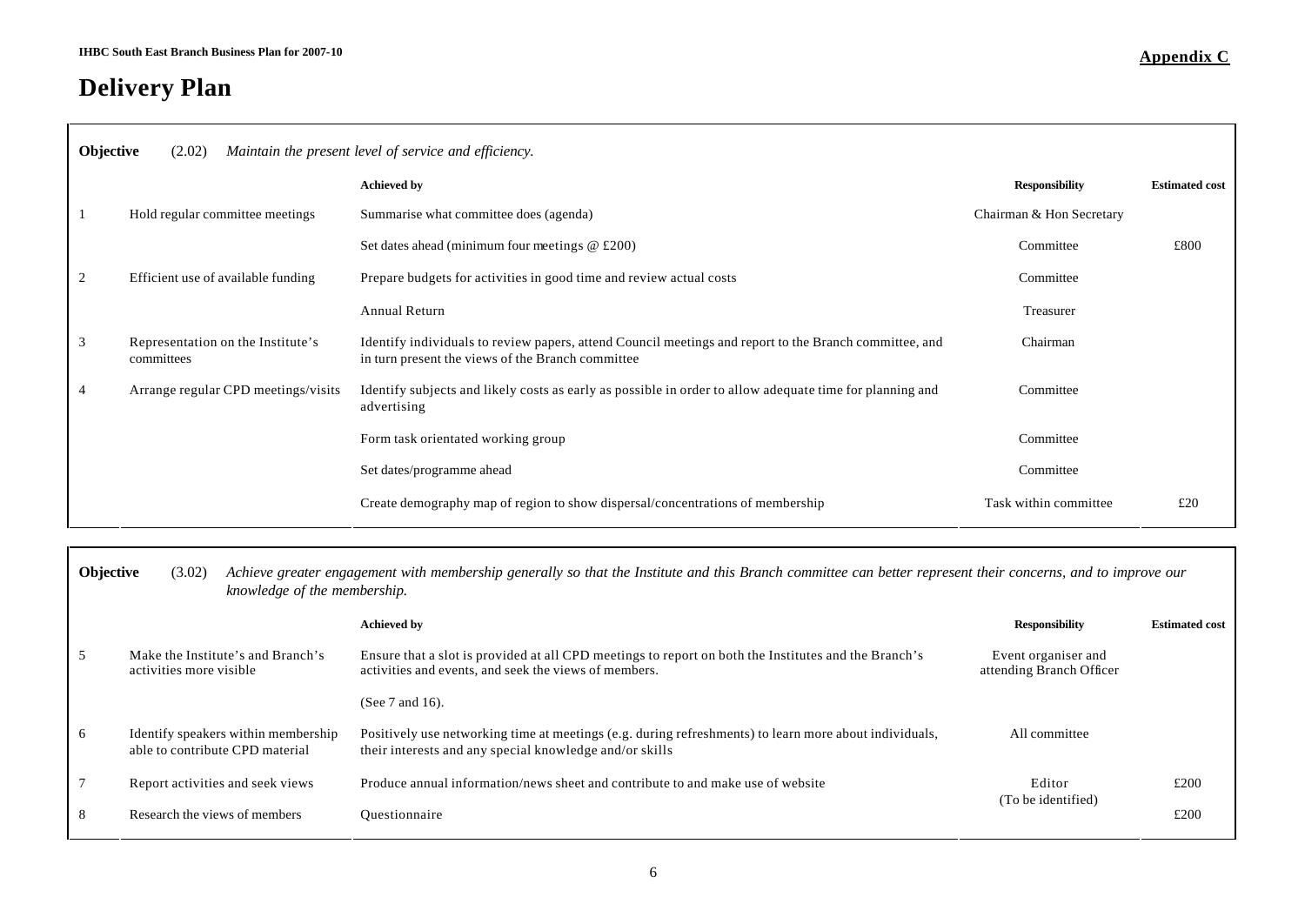|    | <b>Objective</b><br>(3.03)<br>Ensure more CPD opportunities so that more members see the Branch as a primary source for their CPD needs. |                                                                                                                                                                     |                                        |                       |  |
|----|------------------------------------------------------------------------------------------------------------------------------------------|---------------------------------------------------------------------------------------------------------------------------------------------------------------------|----------------------------------------|-----------------------|--|
|    |                                                                                                                                          | <b>Achieved by</b>                                                                                                                                                  | <b>Responsibility</b>                  | <b>Estimated cost</b> |  |
| 9  | Arrange more CPD meetings<br>/visits over a wider geographical area                                                                      | Identify subjects (and speakers) that can be repeated at different parts of the region                                                                              | Committee                              | £300                  |  |
|    |                                                                                                                                          | Seek links and collaboration with other professional bodies to produce joint events                                                                                 | Event group                            |                       |  |
| 10 | Advertise CPD opportunities offered<br>by other professional bodies                                                                      | Keep abreast of the activities of other professional bodies and establish linkages                                                                                  | Hon Secretary & Editor, via<br>website |                       |  |
| 11 | Use events to promote IHBC                                                                                                               | Invite non IHBC Planners and Conservation Officers to events                                                                                                        | Event group                            |                       |  |
|    |                                                                                                                                          | Keep events open to members of other professional bodies                                                                                                            | Event group                            |                       |  |
| 12 | Introduce training workshop on<br>practical subjects                                                                                     | Identify site/venue at which practical induction/training can be given. [e.g. excavations, interpretation,<br>conservation (buildings and artefacts) and recording. | Committee                              |                       |  |

| <b>Objective</b> | (3.04)                                                                                                                            | Encourage greater/wider input to debate on matters of County, RDA and government policy, regulations, planning changes, EH initiatives (consultations).                           |                       |                       |
|------------------|-----------------------------------------------------------------------------------------------------------------------------------|-----------------------------------------------------------------------------------------------------------------------------------------------------------------------------------|-----------------------|-----------------------|
|                  |                                                                                                                                   | <b>Achieved by</b>                                                                                                                                                                | <b>Responsibility</b> | <b>Estimated cost</b> |
| 13               | Draw attention to issues being<br>discussed by the Branch committee<br>and by the Institute                                       | Where consultation time permits, arrange "Forum" style CPD events for membership to share and debate<br>issues                                                                    | Event group           | £200                  |
| 14               | Provide means of reviewing and<br>explaining the effects of changing<br>legislation and regulation of the<br>Historic Environment | Arrange an annual "Update" CPD meeting to include a report on how the Institute and the Branch have<br>responded/contributed ( <i>Cost as Branch event or make part of AGM</i> ?) | Event group           | £100                  |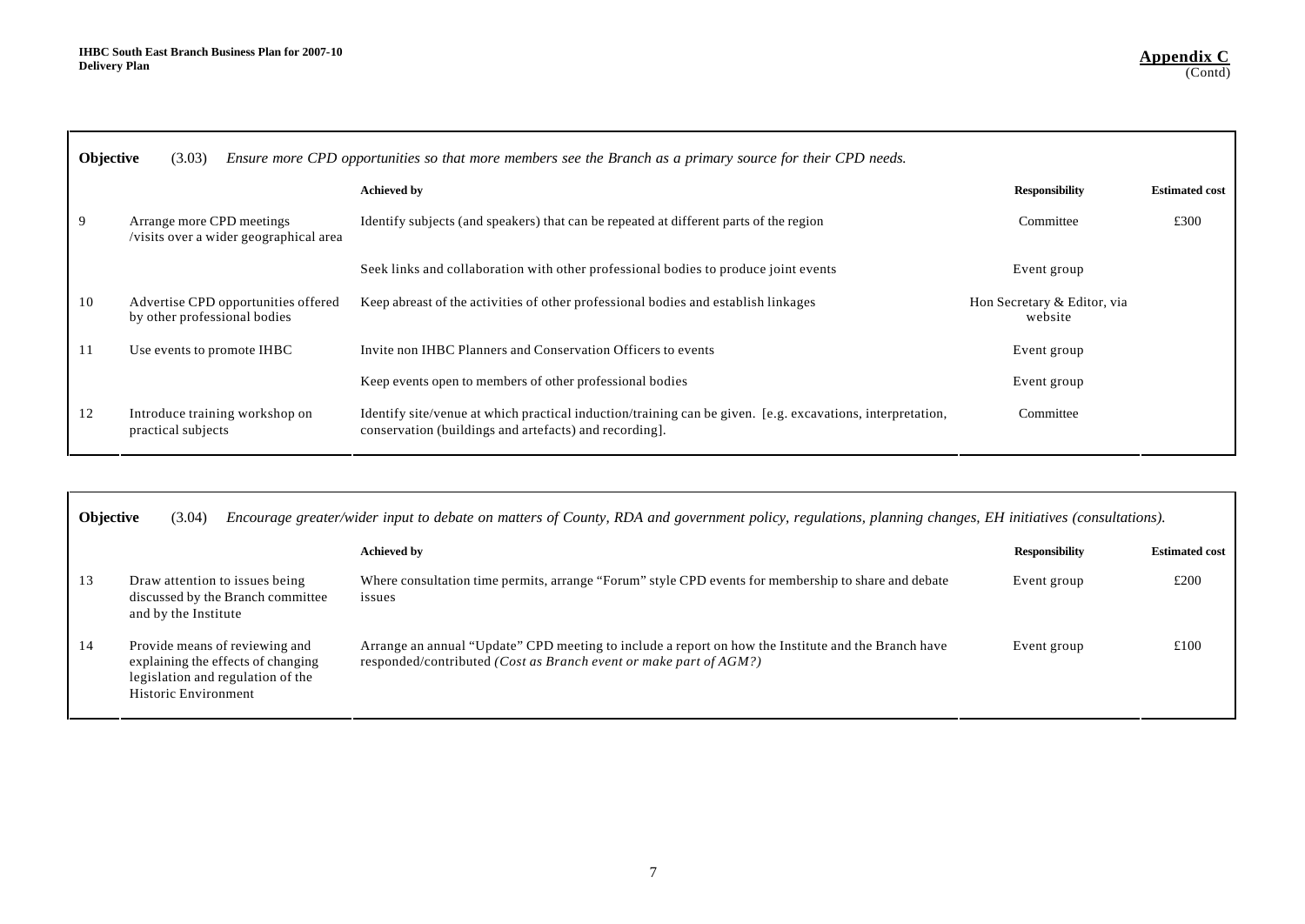|    | <b>Objective</b><br>Ensure/improve responsiveness and contributions to the Institute and its policies, and initiatives.<br>(3.05) |                                                                                                                                                                                                         |                              |                       |  |  |
|----|-----------------------------------------------------------------------------------------------------------------------------------|---------------------------------------------------------------------------------------------------------------------------------------------------------------------------------------------------------|------------------------------|-----------------------|--|--|
|    |                                                                                                                                   | <b>Achieved by</b>                                                                                                                                                                                      | <b>Responsibility</b>        | <b>Estimated cost</b> |  |  |
| 15 | Representation on the Institute's<br>committees                                                                                   | Seek to recruit a member with both the interest and time available to fully review papers, attend meetings<br>and report to the Branch committee, and in turn present the views of the Branch committee | Chairman                     |                       |  |  |
| 16 | Report activities and seek views                                                                                                  | Produce annual information/news sheet including programme of committee meetings and events/CPD<br>and contribute to and make use of website                                                             | Editor<br>(To be identified) |                       |  |  |

|    | Objective<br>Seek to increase the influence of the Institute in the historic environment and the regard in which it is held.<br>(3.06) |                                                                                                                                                           |                           |                       |  |
|----|----------------------------------------------------------------------------------------------------------------------------------------|-----------------------------------------------------------------------------------------------------------------------------------------------------------|---------------------------|-----------------------|--|
|    |                                                                                                                                        | <b>Achieved by</b>                                                                                                                                        | <b>Responsibility</b>     | <b>Estimated cost</b> |  |
| 17 | Identify issues of concern within<br>society                                                                                           | Promote talks to external bodies including educational establishments. (Longer term aim integrated with<br>national publicity outreach of the Institute). | Event group               |                       |  |
|    |                                                                                                                                        | Open CPD events to members of other professions                                                                                                           | Event group               |                       |  |
|    |                                                                                                                                        | Identify individuals able to contribute to the work of other bodies, and/or represent an IHBC view at<br>conferences and consultations                    | Identify within committee |                       |  |
| 18 | Use events to promote IHBC                                                                                                             | Invite non IHBC Planners and Conservation Officers to events                                                                                              | Event group               |                       |  |
|    |                                                                                                                                        | Keep events open to members of other professional bodies                                                                                                  | Event group               |                       |  |
| 19 | Make the young more aware of the<br>value of the Historic Environment                                                                  | Identify areas for contribution to the education field (at all levels)                                                                                    | Committee                 |                       |  |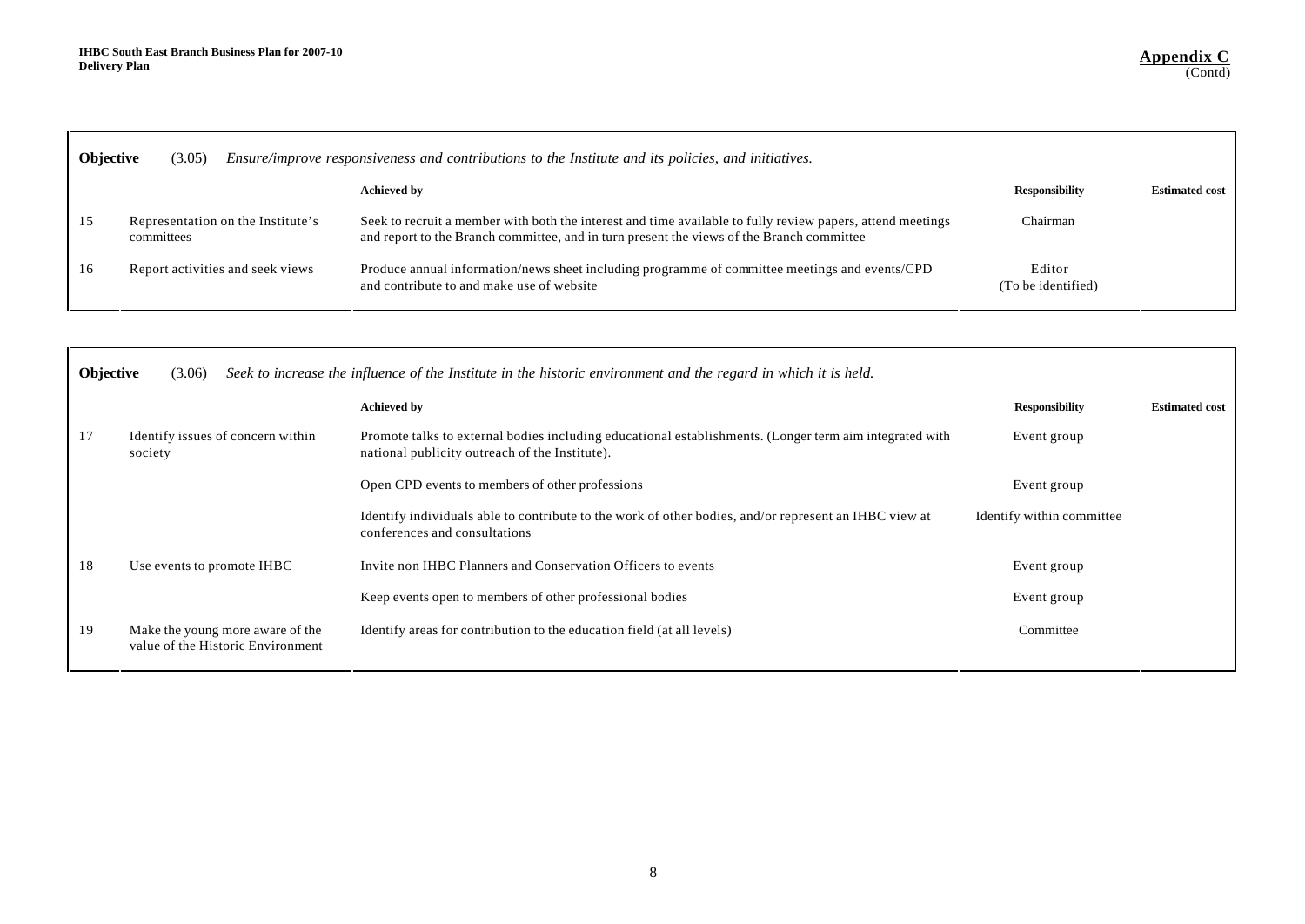|    | Objective<br>Encourage others involved with the Historic Environment to join the Institute.<br>(3.07) |                                                                                                                                             |                              |                       |  |  |
|----|-------------------------------------------------------------------------------------------------------|---------------------------------------------------------------------------------------------------------------------------------------------|------------------------------|-----------------------|--|--|
|    |                                                                                                       | <b>Achieved by</b>                                                                                                                          | <b>Responsibility</b>        | <b>Estimated cost</b> |  |  |
| 20 | Identify issues of concern within<br>society                                                          | Promote talks to external bodies including educational establishments                                                                       | Event group                  |                       |  |  |
|    |                                                                                                       | Open CPD events to members of other professions                                                                                             | Event group                  |                       |  |  |
| 21 | Use events to promote IHBC                                                                            | Invite non IHBC Planners and Conservation Officers to events                                                                                | Event group                  |                       |  |  |
|    |                                                                                                       | Keep events open to members of other professional bodies                                                                                    | Event group                  |                       |  |  |
| 22 | Report activities and seek views from<br>outside of IHBC                                              | Produce annual information/news sheet including programme of committee meetings and events/CPD<br>and contribute to and make use of website | Editor<br>(To be identified) |                       |  |  |

|        | <b>SPECIFIC</b>        |  |                                                                                                                                                                                                                        |                       |                       |
|--------|------------------------|--|------------------------------------------------------------------------------------------------------------------------------------------------------------------------------------------------------------------------|-----------------------|-----------------------|
| Action | (4.01)<br>(4.02)       |  | Effectively apply limited voluntary and financial resources to serve the aims of the Institute and the needs of Branch members.<br>Efficiently manage our finances in accordance with the Institute's standing orders. |                       |                       |
|        |                        |  | <b>Achieved by</b>                                                                                                                                                                                                     | <b>Responsibility</b> | <b>Estimated cost</b> |
| 23     | Applies to all actions |  | Continuous review and improvement                                                                                                                                                                                      | All committee         |                       |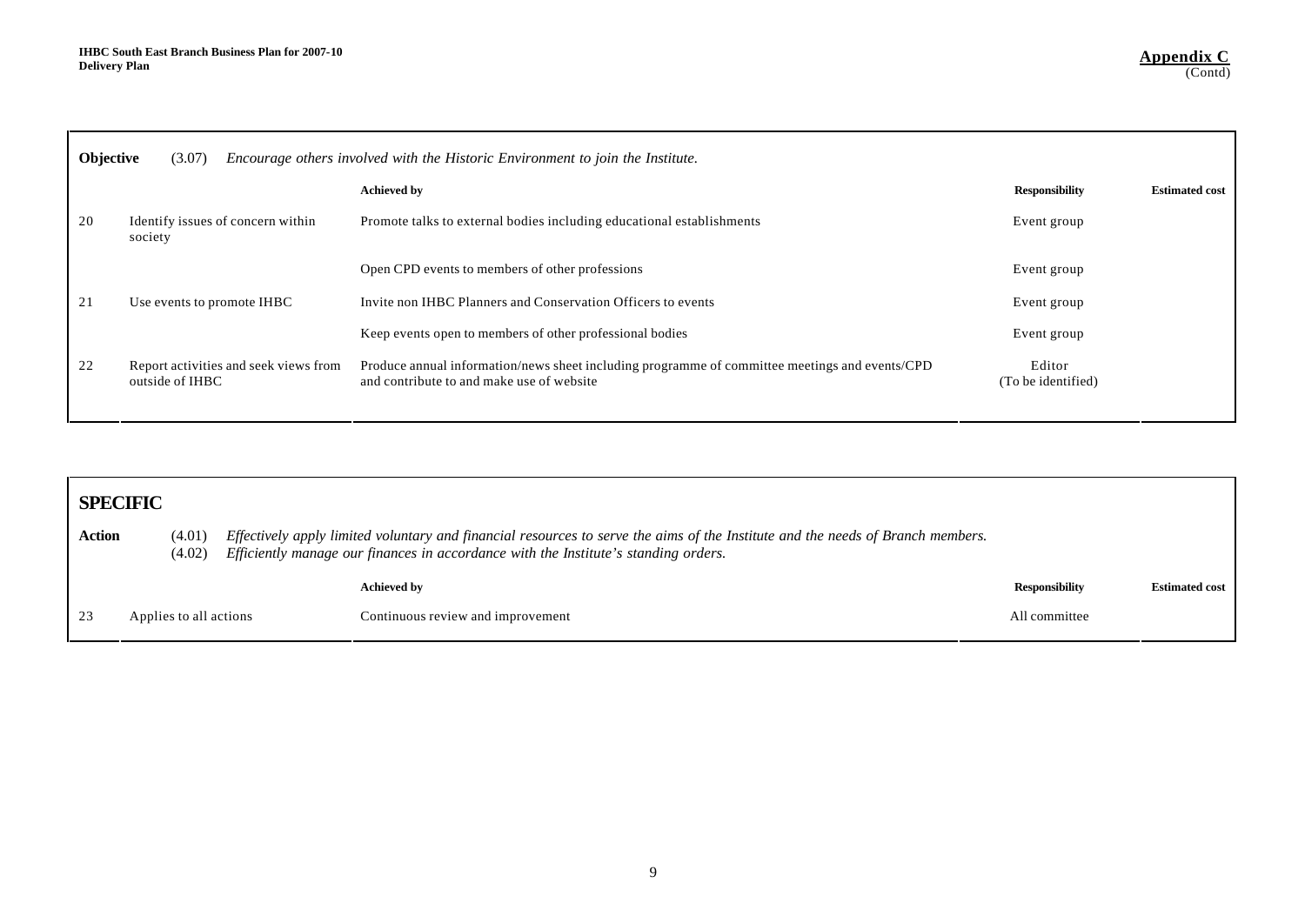|        | <b>SPECIFIC</b>              |                                                                                                                                |                              |                       |
|--------|------------------------------|--------------------------------------------------------------------------------------------------------------------------------|------------------------------|-----------------------|
| Action | (4.03)                       | Research views of membership & respond to needs (at meetings and by questionnaire).                                            |                              |                       |
|        |                              | <b>Achieved by</b>                                                                                                             | <b>Responsibility</b>        | <b>Estimated cost</b> |
| 24     | Research views of membership | Use networking opportunities such as visits and CPD events to informally mix and engage with members                           | All committee                |                       |
|        |                              | Ensure that contact from members is acknowledged, and responded to including action where appropriate                          | <b>Officers</b>              |                       |
|        |                              | Arrange at least one social event each year (could be style of a visit)                                                        | Event Group                  |                       |
|        |                              | Arrange "Forum" style discussion meetings (e.g. Heritage Review, Planning White Paper)                                         | Event Group                  |                       |
|        |                              | Arrange practical workshop where members are naturally likely to mix more                                                      | Event Group                  |                       |
|        |                              | Report Institute and Branch committee activities at CPD meetings and seek views                                                | Officer attending            |                       |
|        |                              | Produce annual information/news sheet including programme of committee meetings and events/CPD<br>(first issue for 2008-2009). | Editor<br>(To be identified) |                       |
|        |                              | Contribute to and make use of website including inviting responses and contributions from members.                             | Editor<br>(To be identified) |                       |
|        |                              | Prepare/formulate questionnaire for circulation to membership $-2007-2008$                                                     | Task within committee        |                       |
|        |                              | Circulate questionnaire to membership and analyse results to inform strategy for engagement with<br>members $-2008-2009$       | Task within committee        | £300                  |
|        |                              | Review success or otherwise of engagement strategy for preparation of 2011-2014 Business Plan.                                 | Committee                    | £200                  |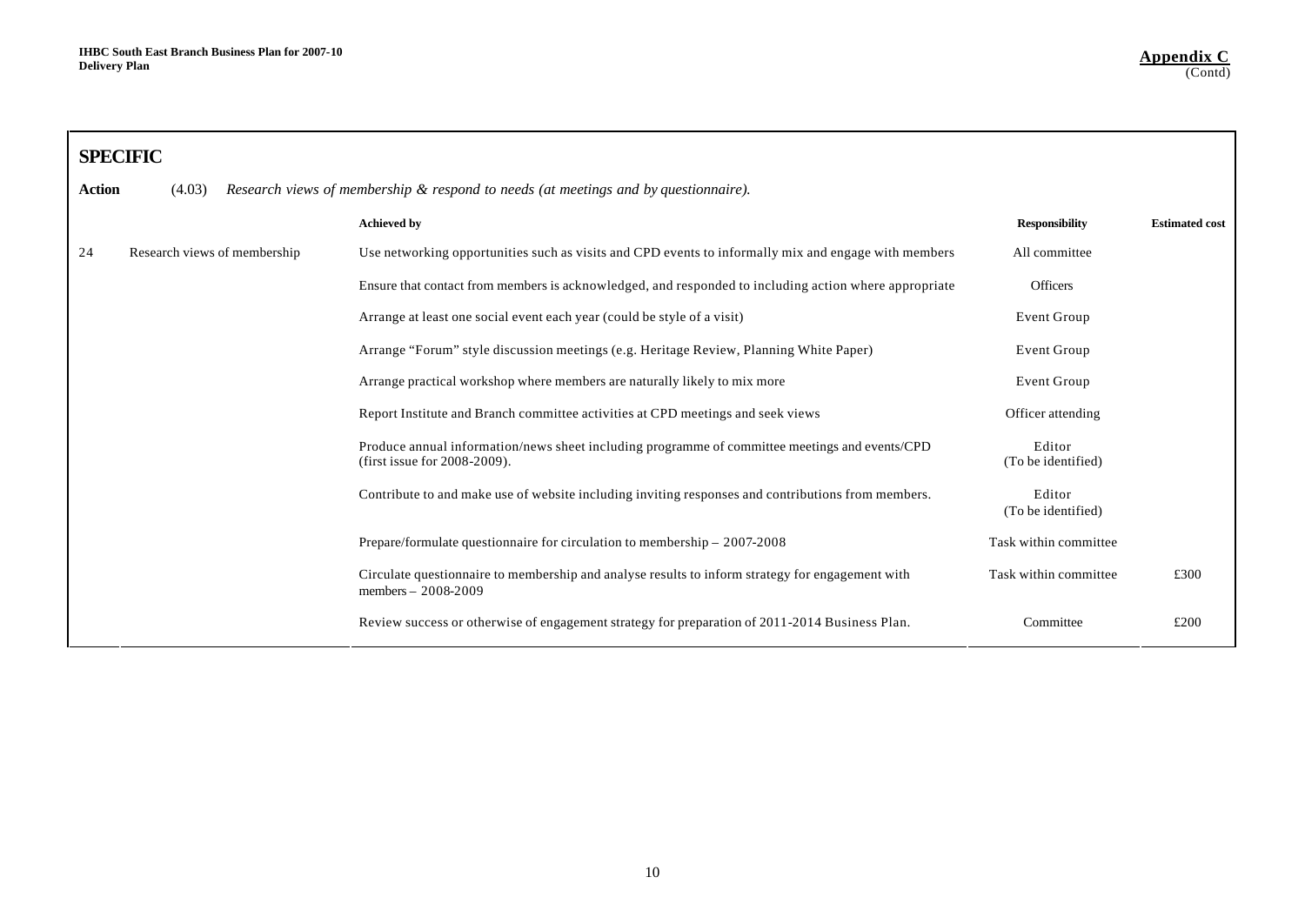|        | <b>SPECIFIC</b>                             |  |                                                                                                                                                                                                                  |                               |                       |  |
|--------|---------------------------------------------|--|------------------------------------------------------------------------------------------------------------------------------------------------------------------------------------------------------------------|-------------------------------|-----------------------|--|
| Action | (4.04)<br>(4.05)                            |  | Identify and recruit new members to the committee where additional capacity, talent, skills and/or experience are needed.<br>Increase opportunities for members to meet via CPD events such as talks and visits. |                               |                       |  |
|        |                                             |  | <b>Achieved by</b>                                                                                                                                                                                               | <b>Responsibility</b>         | <b>Estimated cost</b> |  |
| 25     | Engage with members at every<br>opportunity |  | At meetings and visits as 4.03 above, including creating further opportunities by increasing and<br>reformatting events                                                                                          | Committee $&$<br>Events Group |                       |  |
|        |                                             |  | Identifying individuals with additional capacity, talent, skills and/or experience from questionnaire returns                                                                                                    | Task within committee         |                       |  |

| <b>SPECIFIC</b> |                                 |                                                                                                                                                                                            |                              |                       |  |  |
|-----------------|---------------------------------|--------------------------------------------------------------------------------------------------------------------------------------------------------------------------------------------|------------------------------|-----------------------|--|--|
| <b>Action</b>   | (4.06)<br>historic environment. | Engage more with other professional bodies to reciprocally offer a greater range of CPD to membership, and also better inform wider issues influencing the                                 |                              |                       |  |  |
|                 |                                 | <b>Achieved by</b>                                                                                                                                                                         | <b>Responsibility</b>        | <b>Estimated cost</b> |  |  |
| 26              | Identify relevant bodies and    | List                                                                                                                                                                                       | Committee                    |                       |  |  |
|                 | organisations                   | Identify members that belong to these and ask if they can/will act as link                                                                                                                 | Secretary                    |                       |  |  |
|                 |                                 | Produce annual information/news sheet including programme of committee meetings and events/CPD and<br>contribute to and make use of website including inviting responses and contributions | Editor<br>(To be identified) |                       |  |  |
| 27              | Identify suitable events        | Seek to reciprocally cross advertise/partner on events                                                                                                                                     | Events Group                 |                       |  |  |